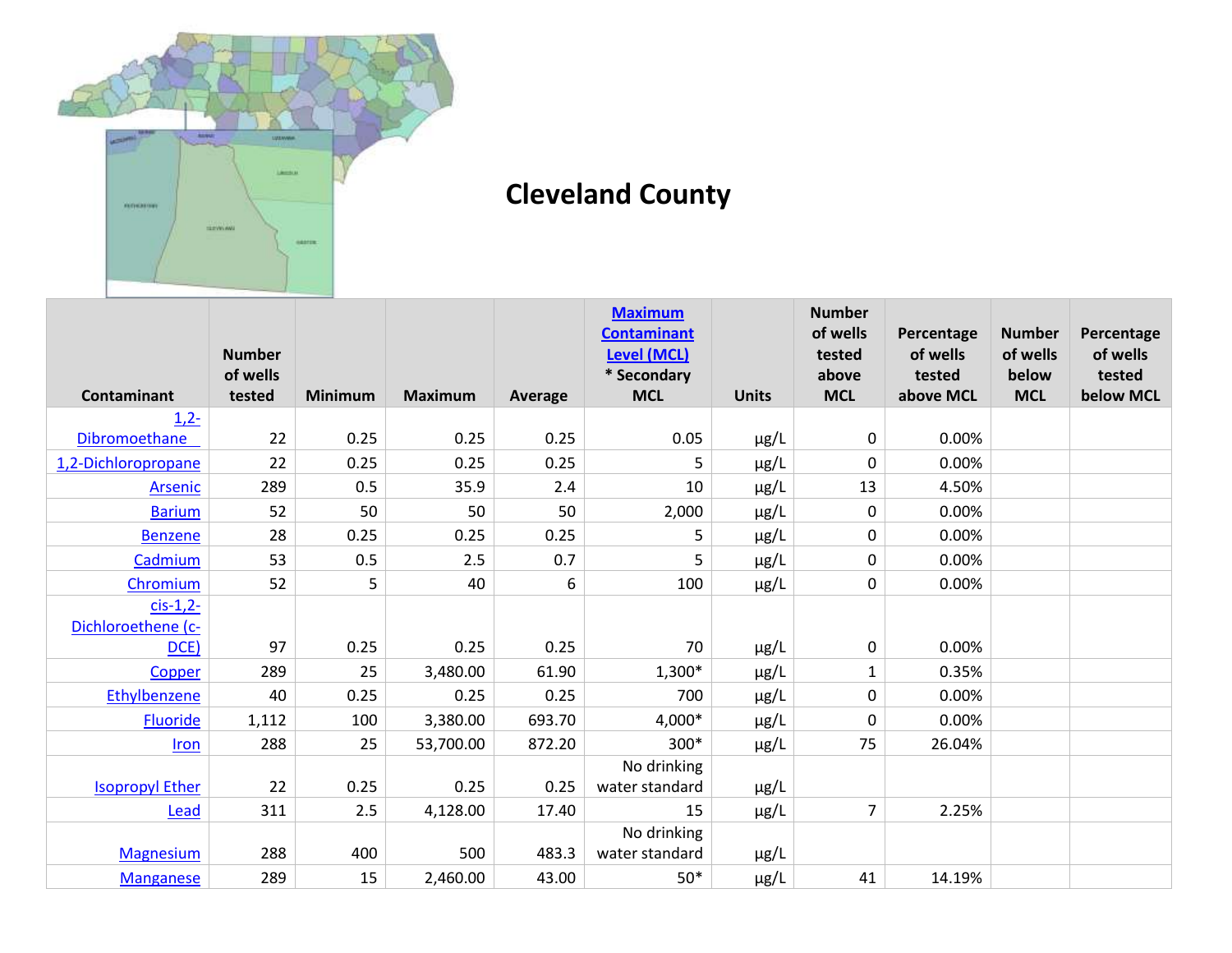|                              | <b>Number</b> |                |                |           | <b>Maximum</b><br><b>Contaminant</b><br>Level (MCL) |              | <b>Number</b><br>of wells<br>tested | Percentage<br>of wells | <b>Number</b><br>of wells | Percentage<br>of wells |
|------------------------------|---------------|----------------|----------------|-----------|-----------------------------------------------------|--------------|-------------------------------------|------------------------|---------------------------|------------------------|
|                              | of wells      |                |                |           | * Secondary                                         |              | above                               | tested                 | below                     | tested                 |
| Contaminant                  | tested        | <b>Minimum</b> | <b>Maximum</b> | Average   | <b>MCL</b>                                          | <b>Units</b> | <b>MCL</b>                          | above MCL              | <b>MCL</b>                | below MCL              |
| <b>Mercury</b>               | 41            | 0.3            | 0.3            | 0.3       | $\overline{2}$                                      | $\mu$ g/L    | $\mathbf 0$                         | 0.00%                  |                           |                        |
|                              |               |                |                |           | $20*$                                               |              |                                     |                        |                           |                        |
|                              |               |                |                |           | (recommended                                        |              |                                     |                        |                           |                        |
| <b>Methyl tertiary butyl</b> |               |                |                |           | taste and odor                                      |              |                                     |                        |                           |                        |
| ether (MTBE)                 | 107           | 0.25           | 154.1          | 5.55      | threshold)                                          | $\mu$ g/L    | 4                                   | 3.74%                  |                           |                        |
| <b>Nitrate</b>               | 73            | 500            | 7,540.00       | 1,376.20  | 10,000                                              | $\mu$ g/L    | 0                                   | 0.00%                  |                           |                        |
| <b>Nitrite</b>               | 75            | 50             | 50             | 50        | 1,000                                               | µg/L         | 0                                   | 0.00%                  |                           |                        |
|                              |               |                |                |           |                                                     | standard     |                                     |                        |                           |                        |
| pH                           | 288           | 4.8            | 10             | 7.0       | $6.5 - 8.5*$                                        | units        | 4                                   | 1.39%                  | 73                        | 25.35%                 |
| Selenium                     | 51            | 2.5            | 2.5            | 2.5       | 50                                                  | µg/L         | 0                                   | 0.00%                  |                           |                        |
| <b>Silver</b>                | 52            | 25             | 25             | 25        | $100*$                                              | $\mu$ g/L    | $\pmb{0}$                           | 0.00%                  |                           |                        |
|                              |               |                |                |           | No drinking                                         |              |                                     |                        |                           |                        |
| Sodium                       | 35            | 1,300          | 209,000.00     | 21,262.90 | water standard                                      | μg/L         |                                     |                        |                           |                        |
| Tetrachloroethylene          |               |                |                |           |                                                     |              |                                     |                        |                           |                        |
| (PCE)                        | 91            | 0.25           | 1.3            | 0.26      | 5                                                   | $\mu$ g/L    | 0                                   | 0.00%                  |                           |                        |
| <b>Toluene</b>               | 30            | 0.25           | 9.3            | 1.44      | 1,000                                               | µg/L         | 0                                   | 0.00%                  |                           |                        |
| $trans-1,2-$                 |               |                |                |           |                                                     |              |                                     |                        |                           |                        |
| Dichloroethene (t-           |               |                |                |           |                                                     |              |                                     |                        |                           |                        |
| DCE)                         | 97            | 0.25           | 0.25           | 0.25      | 100                                                 | $\mu$ g/L    | $\mathbf 0$                         | 0.00%                  |                           |                        |
| Trichloroethylene            |               |                |                |           |                                                     |              |                                     |                        |                           |                        |
| (TCE)                        | 97            | 0.25           | 0.25           | 0.25      | 5                                                   | μg/L         | 0                                   | 0.00%                  |                           |                        |
| <b>Vinyl chloride</b>        | 97            | 0.25           | 0.25           | 0.25      | $\overline{2}$                                      | µg/L         | 0                                   | 0.00%                  |                           |                        |
| <b>Xylenes (Total)</b>       | 28            | 0.25           | 3.3            | 0.61      | 10,000                                              | µg/L         | 0                                   | 0.00%                  |                           |                        |
| <b>Zinc</b>                  | 289           | 25             | 4,330.00       | 148.30    | $5,000*$                                            | µg/L         | 0                                   | 0.00%                  |                           |                        |

\* **Secondary MCL**: Secondary contaminants may cause cosmetic effects (such as skin or tooth discoloration) or aesthetic effects (such as taste, odor, or color) in drinking water.<sup>8</sup>The **Secondary Maximum Contaminant Level (SMCL)** is a non-enforceable standard for secondary contaminants in drinking water. SMCLs may be based upon a contaminant's likelihood to cause changes to the taste, odor, or color of drinking water, or, may be based on the likelihood of the contaminant to cause technical changes such as damage to water fixtures or an increased availability of other contaminants in drinking water.<sup>8</sup>